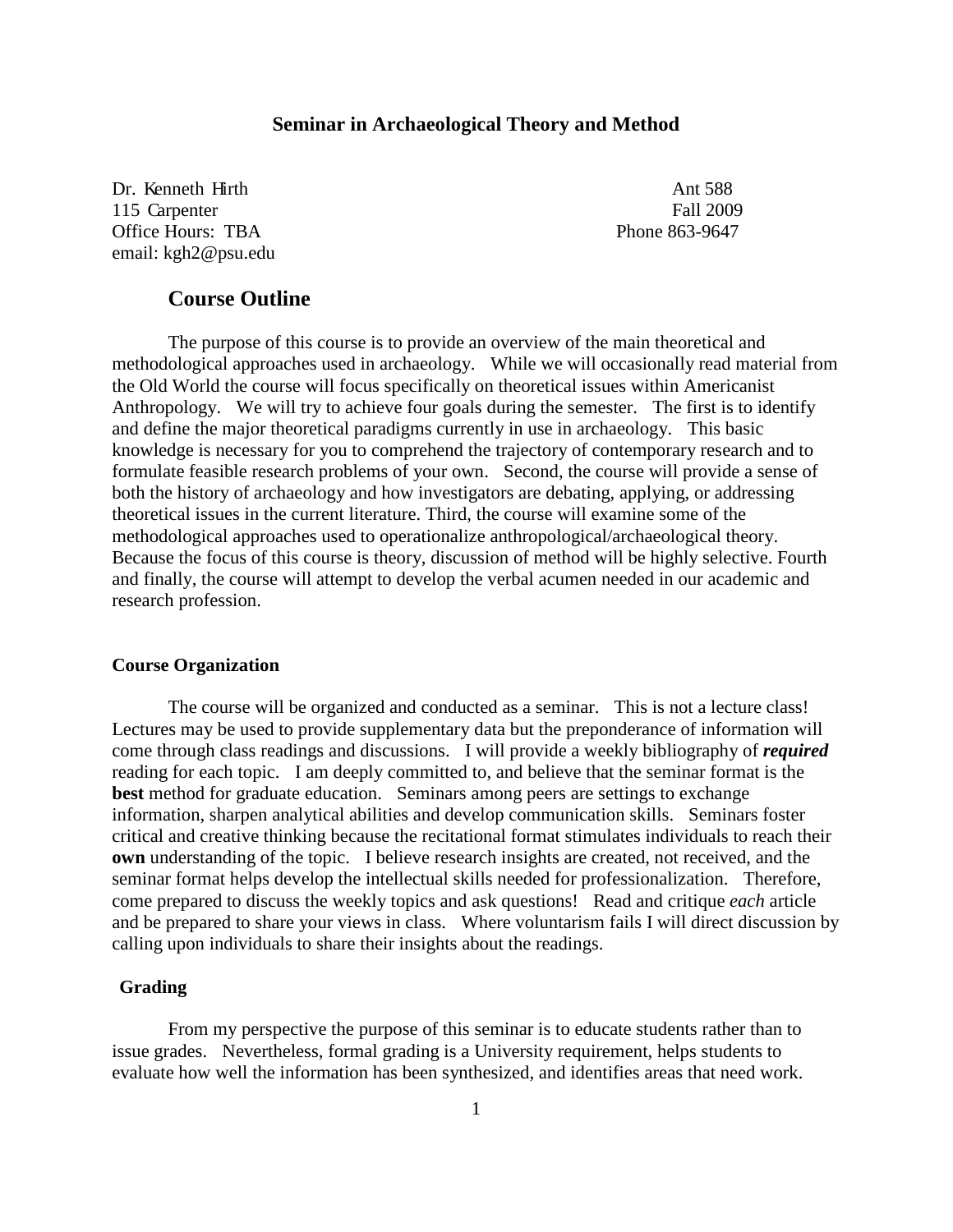The final grade will be determined from the following course components. You are expected to follow the Penn State guidelines of academic integrity (i.e. no cheating, plagiarism, etc.),

 40% Oral Class Participation 30% Research critiques 30% Research Paper 100% Total

Grading of *Oral Participation* for seminar participants will be based upon the information volunteered and presented by each student within each seminar meeting. Grading will take into consideration both the content of the discussion and the quality of questions asked. For each seminar meeting students will be asked: 1) to identify the most important research issues that emerge from the week's readings, and 2) to reflect on the general applicability of the issues to your area of interest or experiences in archaeology/history.

Students will also prepare written *Research Critique* on one of the weekly articles assigned for discussion (see below). A copy of this critique must be *emailed* to the instructor no later than 8:00 am of the day of the seminar. Critiques should be concise analytical summaries of the major points in each article (see below). One single spaced page is normally appropriate. Students will present their critiques orally in class. Oral presentations should be concise (about 5 minutes in length) and identify the article's major points or problems. This will be followed by 10-15 minutes of discussion *led by the student*; this discussion can include questions, commentary and further discussion by members of the seminar. Students will normally write one critique each week. The size of the class will determine who is able to present their observations during each meeting.

The *Research Paper* must be on a topic that is relevant to the broad objectives of the course. Papers may examine a current **theoretical issue** (e.g. agricultural origins, postmodernism, etc.), research the **theory/method relations** of an analytic approach (e.g. bone chemistry to evaluate migration), or evaluate the applicability of one or more **theoretical issues**  using archaeological data (e.g. the relevancy of population pressure models in North American cultural development). Whatever the specific theme, papers must focus on cultural processes within a diachronic perspective. Students should look at the research paper as an opportunity of exploring a topic of personal interest to them. The only requirement is that the topic fit the broad objectives of the course.

All topics must be approved by the course instructor. The paper topic and a preliminary descriptive statement (3-4 paragraphs in length) must be turned in during the week of 2/5. An expanded statement of the paper topic (Introduction) with an outline and bibliography is due on 3/5. Final papers must be typewritten and double spaced. The length of papers will vary with the problem selected. The best papers are those with *well defined problems* and specific goals. Papers should average about 25 pages in length. In an effort to foster concise presentation I will not accept a paper over 30 pages long (excluding bibliography) unless a compelling reason can be presented. Follow the *American Antiquity* citation format. Final papers are due on **Friday 5/4 at 10:00** a.m. Students are required to turn in one paper copy and one electronic copy of the research paper to the instructor.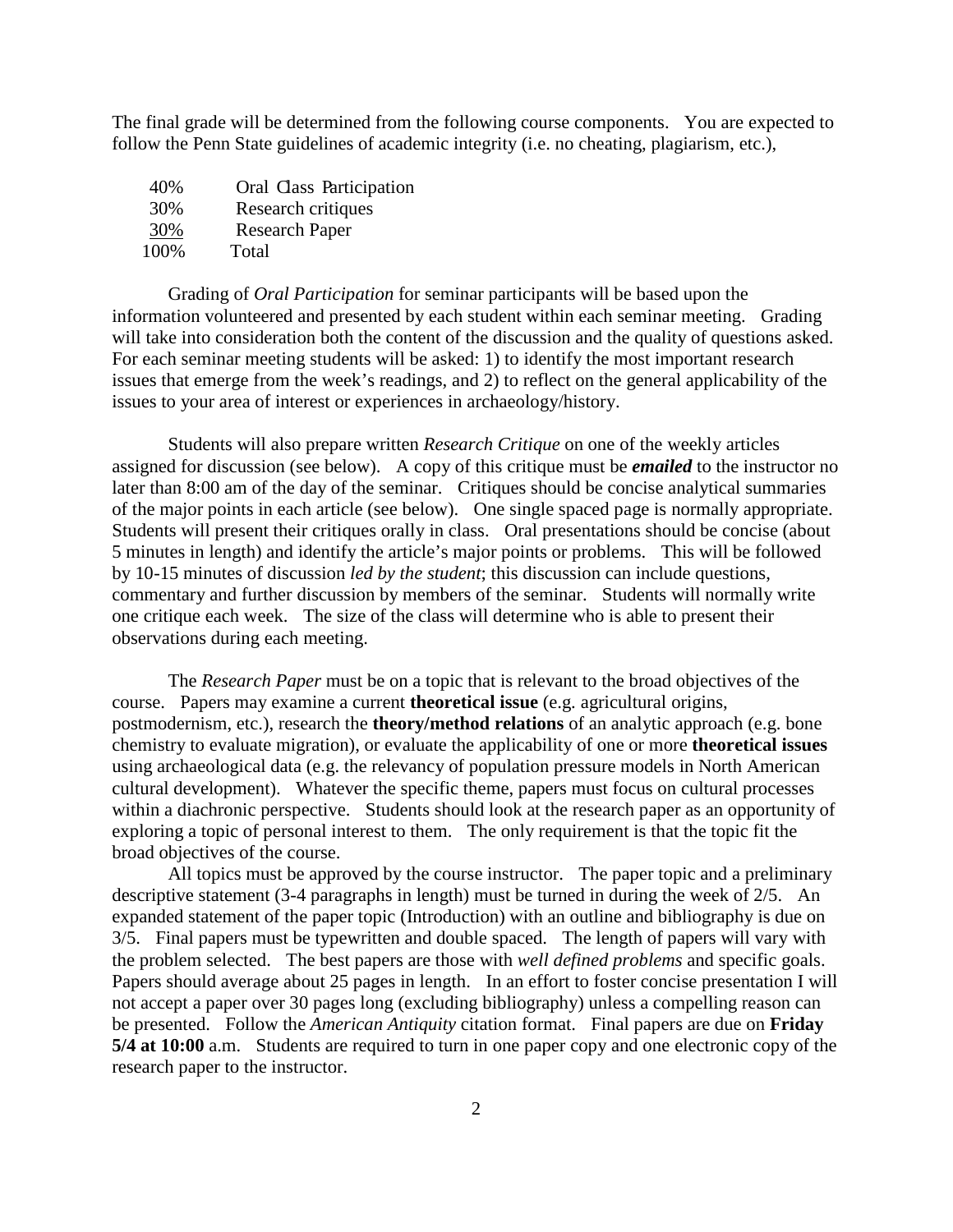The Pennsylvania State University encourages qualified persons with disabilities to participate in its programs and activities. If you anticipate needing any type of accommodation in this course or have questions about physical access you need to let the instructor know during the first week of class.

Penn State also requires that students must conform to the University statement on academic integrity (Faculty Senate Policy 49-20). Dishonesty of any kind will not be tolerated in this course. Dishonesty includes, but is not limited to, cheating, plagiarizing, fabricating information or citations, facilitating acts of academic dishonesty by others, having unauthorized possession of examinations, inhibiting the work of others, or submitting work of another person as your own. Students found to be dishonest will receive academic sanctions and will be reported to the University's Judicial Affairs office for possible further disciplinary sanction.

## **Suggestions for Critique Writing**

Critiques should be no longer than 1 page single spaced (do not double space them). They should be succinct summaries of the article's main points and your evaluation of how successfully or unsuccessfully they were met. Each critique should contain, but should not necessarily be limited to, the following points:

1) Full citation of the piece being critiqued. Place the citation at the top of the page. 2) Identify the main goal or goals of the paper. What are the broad questions or specific hypotheses being asked? Are they theoretical, methodological, cultural historical or a combination of the above?

3) Identify the main assumptions and/or definitions used. These may be unstated rather than stated, but try to figure out what is behind the propositions presented. Does the author betray any particular bias or theoretical school (with its own assumptions) that is important to understand the direction of the argument?

4) Discuss the reasoning, argumentation or rational used in the discussion. Does it make sense and is it supported by evidence? If so, what is it? This can address the relationship between method and data if it's a scientifically oriented article. If it is a theoretical piece than you should identify the rationale, philosophy or reasoning used.

5) Identify the main conclusions or opinions reached by the author

6) Finally, what is *your* evaluation of the article? This is where you demonstrate your own thinking and insight about the author's views. Look for the good and the bad. This is an important component of the critique.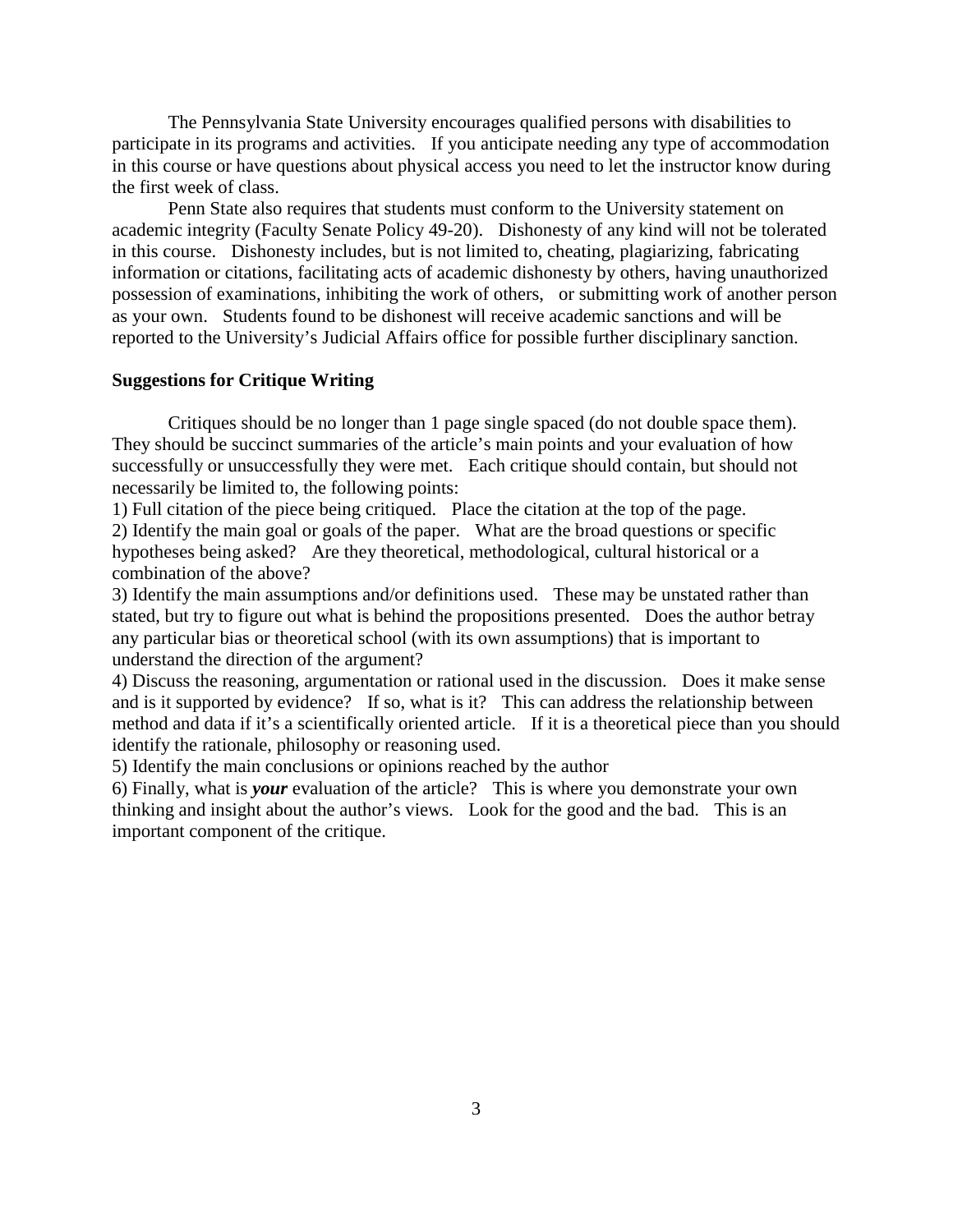## **Topical Course Outline**

| Week of | <b>Topic for Discussion</b>                                                                                                                  |
|---------|----------------------------------------------------------------------------------------------------------------------------------------------|
| 8/24    | Introduction and course organization                                                                                                         |
| 8/31    | 1) Early Foundations of Archaeology I                                                                                                        |
| 9/7     | 2) Early Foundations of Archaeology II                                                                                                       |
| 9/14    | 3) Process and the New Archaeology; Problem Statement for Term Papers,<br>Revised Statement, outline & preliminary bibliography due on 9/28. |
| 9/21    | 4) Demography and population models in archaeology                                                                                           |
| 9/28    | 5) Population and Warfare Models in Archaeology; Final problem statement for<br>Term Papers, initial bibliography                            |
| 10/5    | 6) Cultural Evolution I: Anthropological foundations                                                                                         |
| 10/12   | 7) Cultural Evolution II: Sociopolitical development                                                                                         |
| 10/19   | 8) Cultural Ecology                                                                                                                          |
| 10/26   | 9) Cultural Materialism and Marxism                                                                                                          |
| 11/2    | 10) Cultural Interaction Theory I                                                                                                            |
| 11/9    | 11) Cultural Interaction II and World Systems Theory                                                                                         |
| 11/16   | 12) Ideology and Post-modernism                                                                                                              |
| 11/23   | <b>Fall Break</b>                                                                                                                            |
| 11/30   | AAA meetings/ Hirth in Philadelphia                                                                                                          |
| 12/7    | Research paper presentations; Research Paper due on Thursday 12/10 at 10:00<br>a.m. One paper copy and one electronic copy are required.     |
| 12/14   | Research paper presentations; (Final Exam Week, if necessary)                                                                                |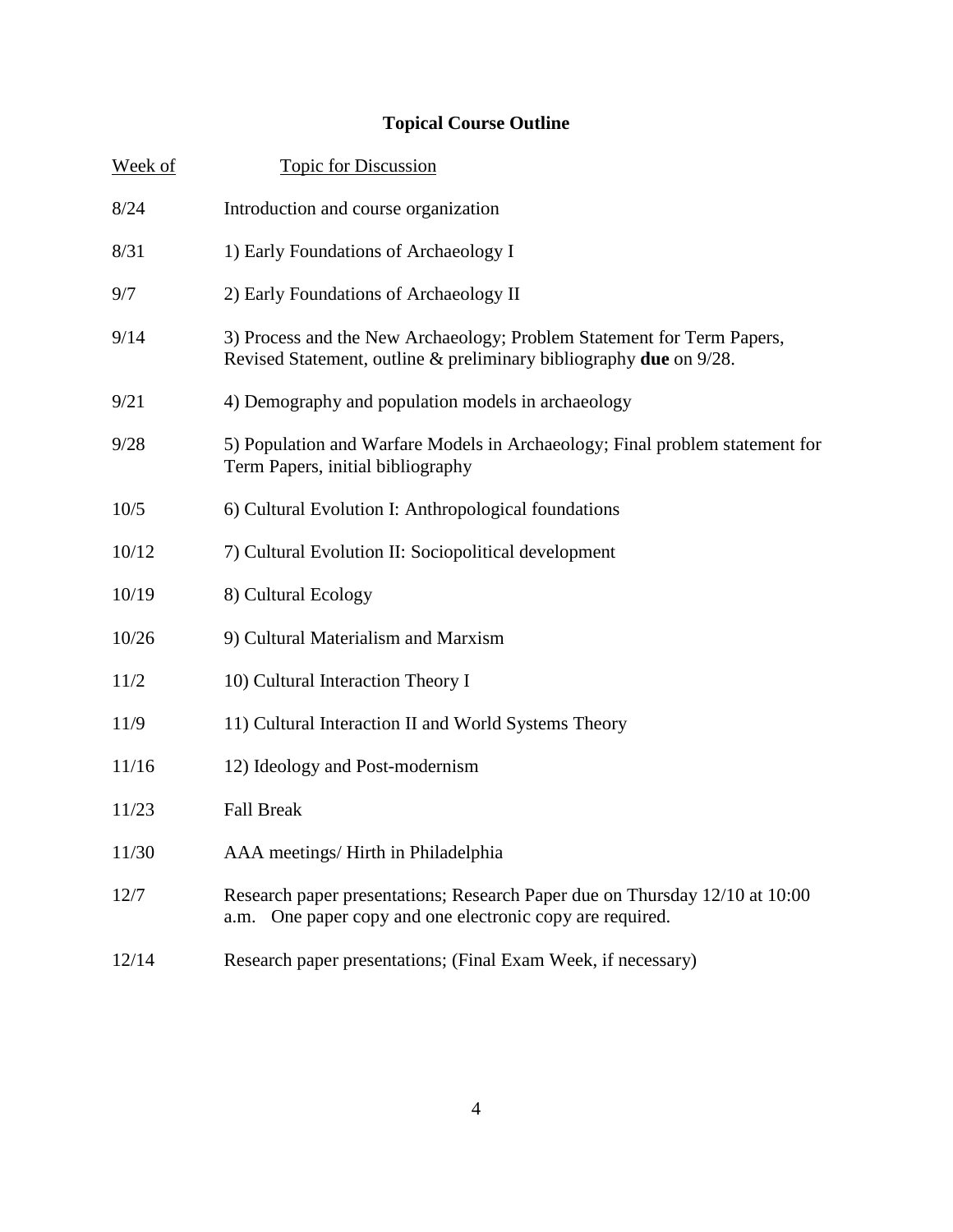### K. Hirth Fall 2009

## Topic 1: The Early Foundations of Archaeology: 1

Suggested Reading Order Willey & Sabloff: Chapts 1-4 Smith (Time) Ceci (Ethnohistory) Sheehy (Ethnographic Analogy)

Required Reading

Ceci, Lynn<br>1975 Fis 1975 Fish fertilizer: A native North American practice? *Science* 188:26-30

Sheehy, James

1996 Ethnographic analogy and the royal household in 8<sup>th</sup> century Copan, In *Arqueología Mesoamericana*. *Homenaje a William Sanders*, A. G. Mastache, J. Parsons, R. Santley, and M. C. Serra Puche eds., volume 2, pp. 253-276. INAH, Mexico.

Smith, Michael<br>1992 Braude

1992 Braudel's temporal rhythms and chronology theory in archaeology, In *Archaeology, annals, and ethnohistory*, A. Knapp ed., pp. 23-34. Cambridge U. Press, Cambridge.

Willey, Gordon and Jeremy Sabloff

1980 *A history of American archaeology*. Chapts 1-4. W. H. Freeman Co., San Francisco.

Recommended Reading

Deetz, James and Edwin Dethlefsen (Style and archaeology)

1967 Death's Head, Cherub, Urn, and Willow. *Natural History* 76:3:29-37.

Trigger, Bruce (History & Ethnohistory)<br>1982 Ethnohistory: problems and pro

1982 Ethnohistory: problems and prospects. *Ethnohistory* 29:1-19.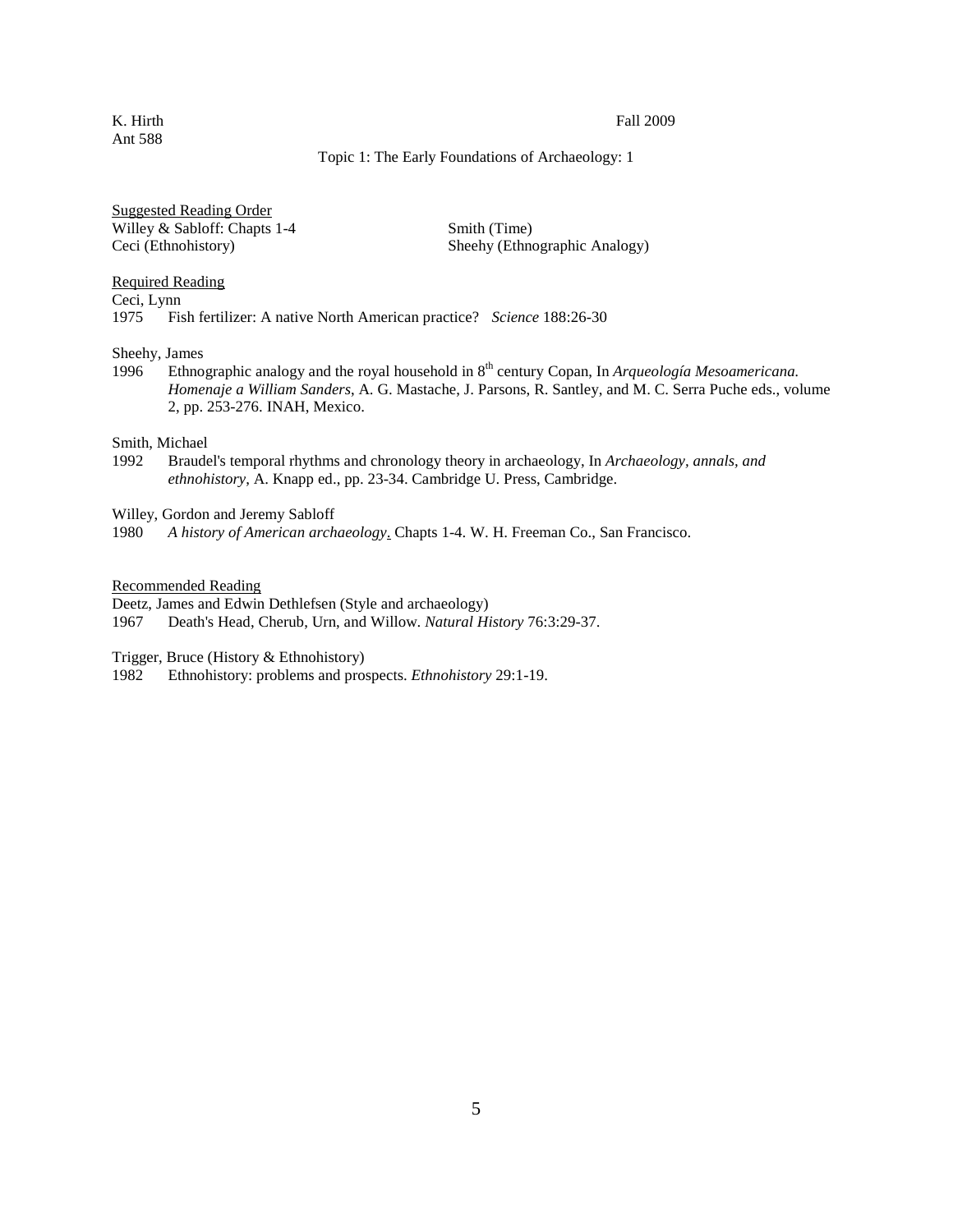## K. Hirth Fall 2009

## Topic 2: The Early Foundations of Archaeology: 2

Suggested Reading Order

Malville (Ethnoarchaeology) Trigger (Settlement Patterns)

Willey & Sabloff:Chapt 5 Abrams (Experimental Archaeology) Schiffer (Formation process) Taylor (Conjunctive Approach, Special report)

## Required Reading

Abrams, Elliot

1987 Economic specialization and construction personnel in Classic period Copan, Honduras. *American Antiquity* 52:485-499.

### Malville, Nancy

2001 Long-distance transport of bulk goods in the pre-Hispanic American Southwest. *Journal of Anthropological Archaeology* 20:230-243.

# Schiffer, Michael<br>1983 Toward t

1983 Toward the identification of formation processes. *American Antiquity* 48:675-706.

# Taylor, Walter<br>1948 A stud

1948 *A study of archaeology*. Memoir series of the American Anthropological Association, no. 69.

# Trigger, Bruce G.<br>1968 The deter

1968 The determinants of settlement patterns, In *Settlement archaeology*, K. C. Chang ed., pp 53-78. National Press Books, Palo Alto.

Willey, Gordon and Jeremy Sabloff

1980 *A history of American archaeology*. Chapt 5. W. H. Freeman Co., San Francisco.

## Recommended Reading

Ford, James

1954 On the concept of types. *American Anthropologist* 56:42-53.

Inomata, Takeshi and Kazuo Aoyama

1996 Central-place analyses in the La Entrada region, Honduras: implications for understanding the Classic Maya political and economic systems. *Latin American Antiquity* 7:291-312.

Spaulding, Albert

1953 Statistical techniques for the discovery of artifact types *American Antiquity* 18:305-13.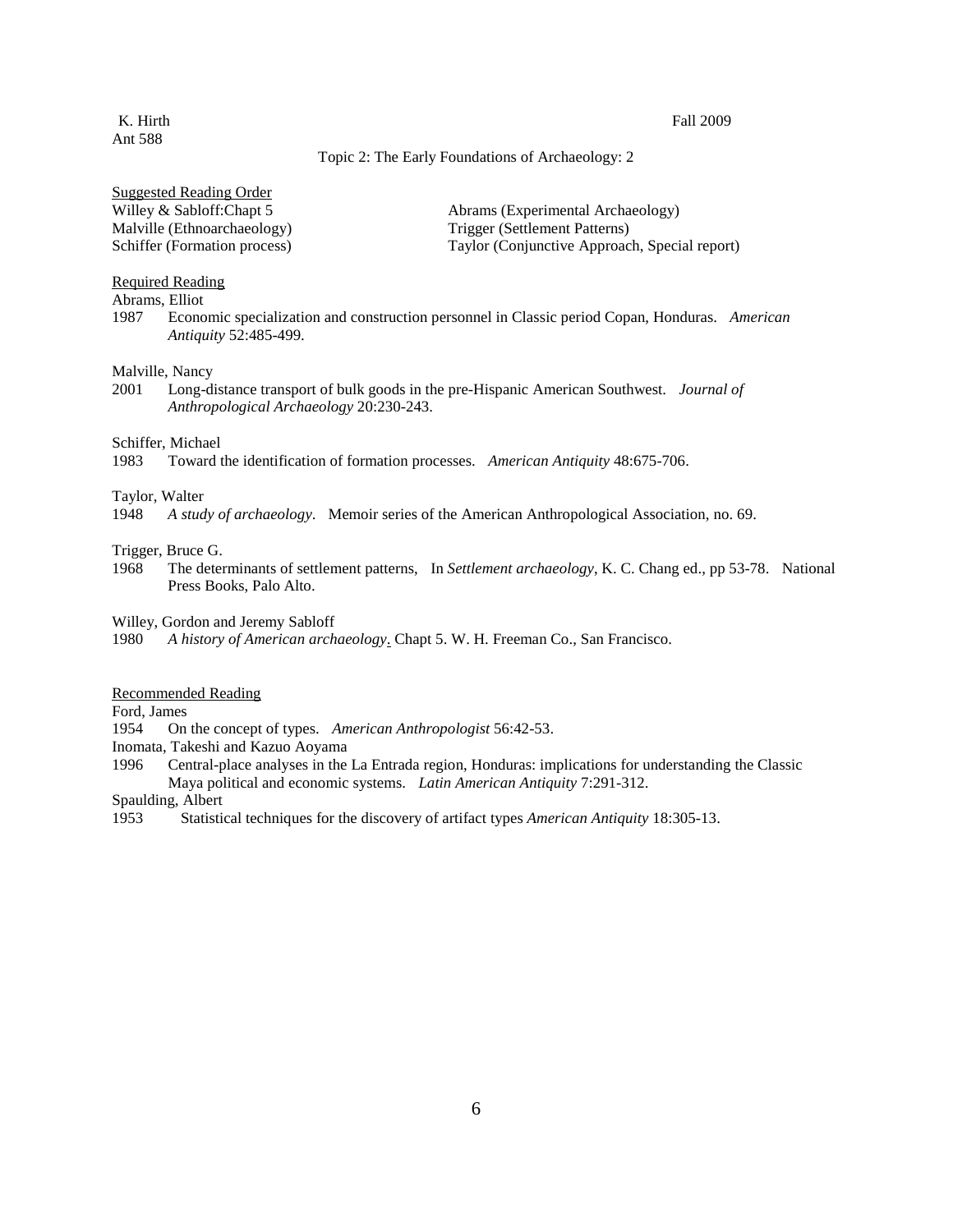### K. Hirth Fall 2009

## Topic 3: Process and The New Archaeology

| <b>Suggested Reading Order</b> |  |
|--------------------------------|--|
| Rinford 1962                   |  |

Binford 1968a Reid et. al. Binford 1968b Clark and Parry

Dumond

Required Reading

Binford, Lewis R.

- 1962 Archaeology as Anthropology, *American Antiquity* 28:217-25.
- 1968a Archeological Perspectives, in *New perspectives in archaeology*, S. Binford and L. Binford eds., pp. 5-32. Aldine, Chicago.
- 1968b Some comments on historical versus processual archeology," *Southwestern Journal of Anthropology* 24:267-75

Clark, John and William Parry

1990 Craft specialization and cultural complexity, In *Research in Economic Anthropology*, B. Isaac ed., 12:289-346. JAI Press, Greenwich, Connecticut.

# Dumond, Donald<br>1977 Science i

Science in archaeology: the saints go marching in, *American Antiquity* 42:330-349.

Reid, J. Jefferson, Michael Schiffer, and William Rathje

1975 Behavioral archaeology: Four strategies. *American Antiquity* 77:864-9

Recommended Reading

Fritz, John M. and Fred T. Plog

1970 The nature of archaeological explanation. *American Antiquity* 35:405-412

Hill, James

1966 A prehistoric community in eastern Arizona. *Southwestern Journal of Anthropology* 22:9-30.

Longacre, William

1968 Some aspects of prehistoric society in east-central Arizona, in *New perspectives in archaeology*, S. Binford and L. Binford eds., pp. 89-102. Aldine, Chicago.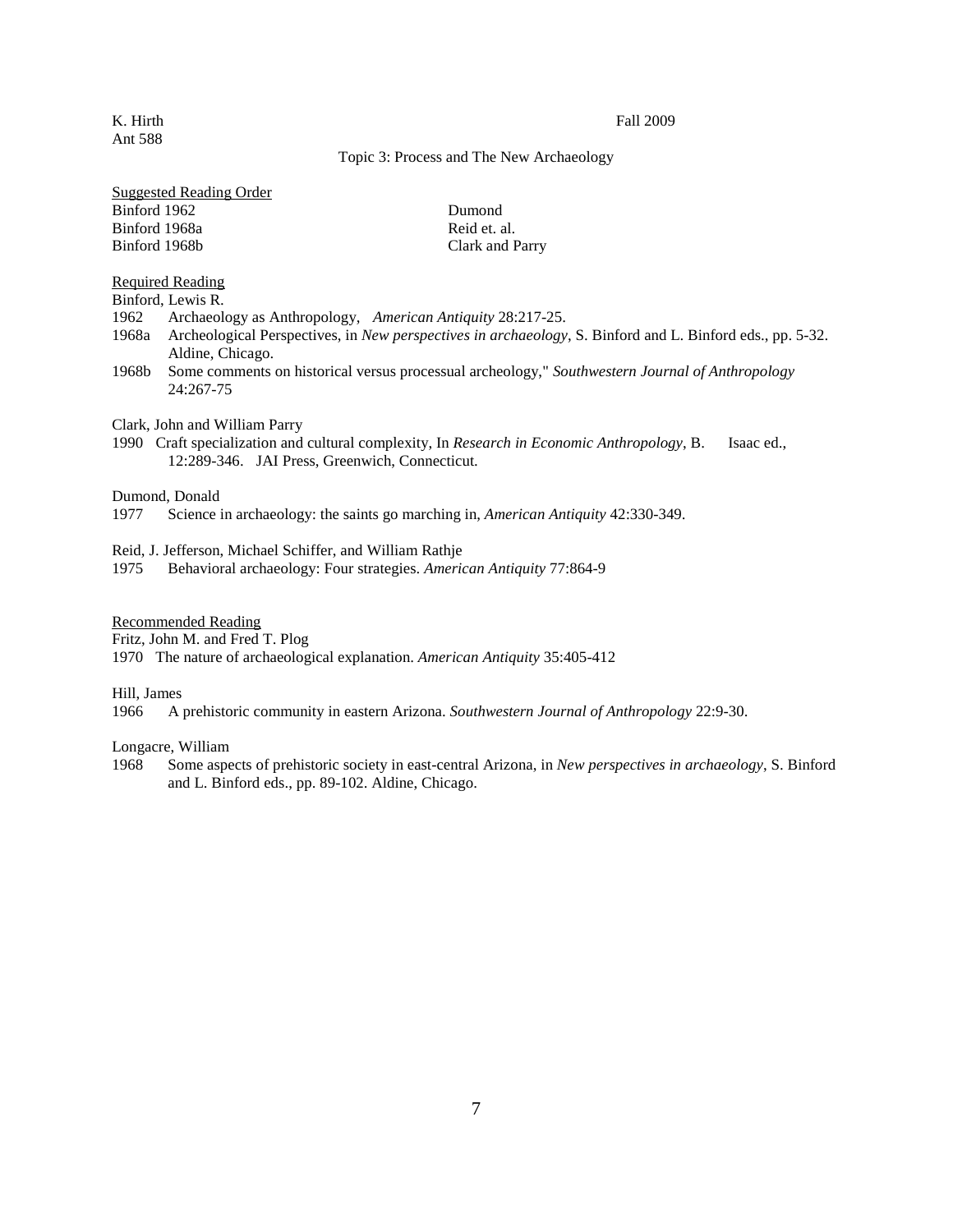## Topic 4: Demography and Population Models in Archaeology

## Suggested Reading Order Malthus Wood Boserup Hammel & Howell Carneiro Brown

## Required Reading

Boserup, Ester

1965 *The Conditions of Agricultural Growth.* pp. 15-42. Aldine, Chicago

### Brown, James

1981 The search for rank in prehistoric burials, In *The archaeology of death*, R. Chapman, I Kinnes, and K. Randsborg, pp. 25-37. Cambridge University Press, Cambridge.

# Carneiro, Robert<br>1970 A Theor

1970 A Theory of the Origin of the State, *Science* 169:733-738

Hammell E.A., and Nancy Howell<br>1987 Research in population an

1987 Research in population and culture: an evolutionary framework. *Current Anthropology* 28:141-160

### Malthus, Thomas

1968 Essay on the principle of population, In *Population in Perspective*, L. Young, ed., pp. 8-29. Oxford U. Press, London.

### Wood, James

1998 A theory of preindustrial population dynamics. *Current Anthropology* 39:99-135.

## Recommended Reading

Feinman, Gary and Linda Nicholas

- 1992 Human-land relationships from an archaeological perspective: The case of ancient Oaxaca, in *Understanding economic process*, S. Ortiz and L. Lees ed., pp. 155-178. U. Press of America, Lanham.
- Hassan, Fekri
- 1978 Demographic archaeology, in *Advances in archaeological method and theory*, 1:49-103. Academic Press, New York.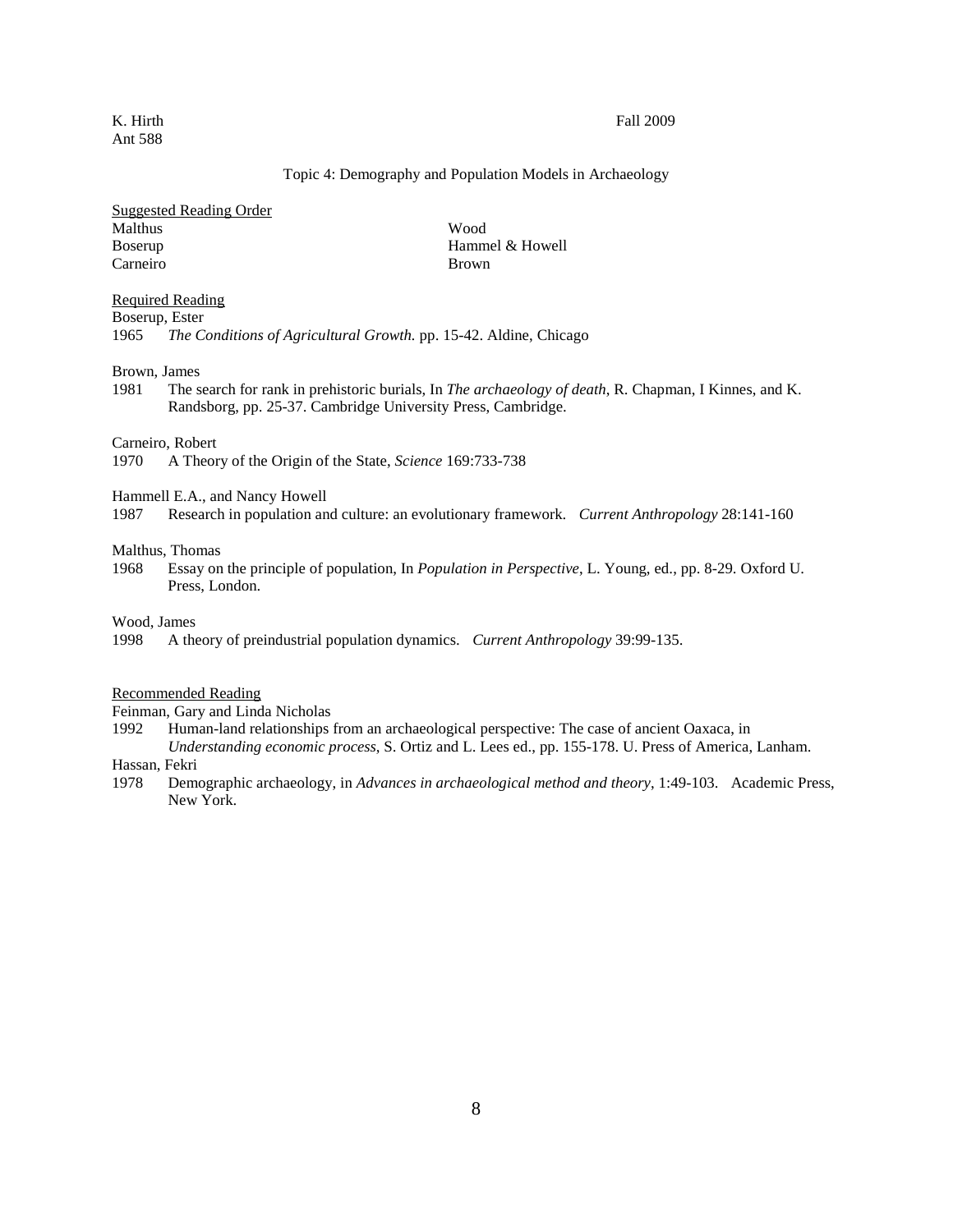### K. Hirth Fall 2009

## Topic 5: Population Models in Archaeology

Suggested Reading Order Netting White et al. Webster, G. Crumley Storey

## Required Reading

Crumley, Carol

1995 Heterarchy and the analysis of complex societies, In *Heterarchy and the Analysis of Complex Societies*, R. Ehrenreich, C. Crumley, and J. Levy, pp. 1-6. Archeological Papers No. 6, American Anthropological Association, Washington, D.C.

### Netting, Robert McC

1990 Population, permanent agriculture and polities: unpacking the evolutionary portmanteau, in *The evolution of political systems*, S. Upham ed., pp. 21-61. Cambridge U. Press.

### Storey, Rebecca

1992 *Life and death in the ancient city of Teotihuacan*. pp. 27-44, and 253-266. University of Alabama Press, Tuscalusa.

## Webster, Gary

1990 Labor control and emergent stratification in prehistoric Europe. *Current Anthropology* 31:337-366.

#### White, Christine, Rebecca Storey, Fed Longstaffe, and Michael Spence

2004 Immigration, assimilation, and status in the ancient city of Teotihuacan: Stable isotopic evidence from Tlajinga 33. *Latin American Antiquity* 15:176-198.

## Recommended Reading

Milner, George

1999 Warfare in prehistoric and early Historic Eastern North America. *Journal of Archaeological Research*  $7:105-151.$ 

Webster, David

1998 Warfare and status rivalry. In *Ancient States*, G. Feinman and J. Marcus, pp. 311-351. SAR, Sante Fe.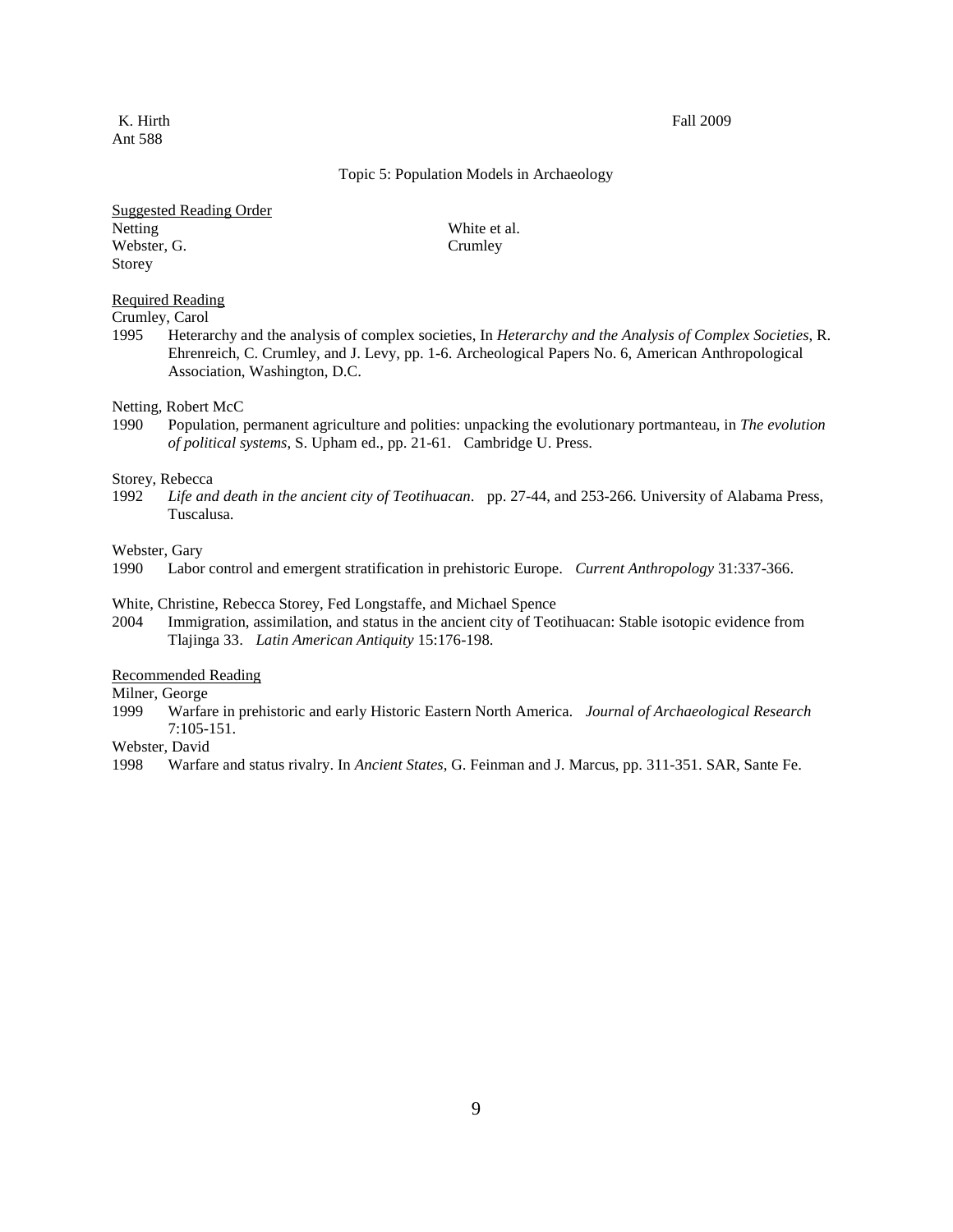### K. Hirth Fall 2009

## Topic 6: Cultural Evolution I: Anthropological Foundations

| <b>Suggested Reading Order</b> |                     |                   |
|--------------------------------|---------------------|-------------------|
| White                          | Feinman and Neitzel | Friedman (choice) |
| Beck (choice)                  | Brumfiel and Earle  |                   |
| Flannery                       | Hirth 1996          |                   |

## Required Reading

## Beck, Robin

2003 Consolidation and hierarchy: Chiefdom variability in the Mississippian southeast. *American Antiquity* 68:641-661.

#### Brumfiel, Elizabeth, and Timothy Earle

1987 Specialization, exchange, and complex societies: an introduction, in *Specialization, exchange, and complex societies*, E. Brumfiel and T. Earle eds., pp. 1-9. Cambridge U. Press.

# Feinman and Neitzel<br>1984 Too many ty

Too many types: an overview of prestate sedentary societies in the Americas, in *Advances in archaeological method and theory* M. Schiffer ed., 7:39-102. Academic Press, N.Y.

## Flannery, Kent

1972 The Cultural Evolution of Civilizations *Annual Review of Ecology and Systematics* 3:399-426.

## Friedman, Jonathon

1982 Castrophe and continuity in social evolution, in *Theory and explanation in archaeology*, C. Renfrew ed., pp. 175-196. Academic Press, N.Y.

### Hirth, Kenneth

1996 Political economy and archaeology: perspectives on exchange and production. *Journal of Archaeological Research* 4:203-239.

# White, Leslie<br>1943 Ener

1943 Energy and the evolution of culture. *American Anthropologist*, 45:335-56.

### Recommended Reading

Morgan, Lewis H.

- 1877 *Ancient society*. chapt. 1, World Publishing Co., Cleveland.
- Sanders, William and David Webster
- 1988 The Mesoamerican urban tradition. *American Anthropologist* 90:521-546.

Spencer, Charles

- 1993 Human agency, biased transmission, and the cultural evolution of chiefly authority. *Journal of Anthropological Archaeology* 12:41-74. (Agency)
- Steward, Julian
- 1968 Multilinear evolution: evolution and process, in *Theory in Anthropology* R. Manners and D. Kaplan eds., pp 241-250, Aldine-Atherton, Chicago.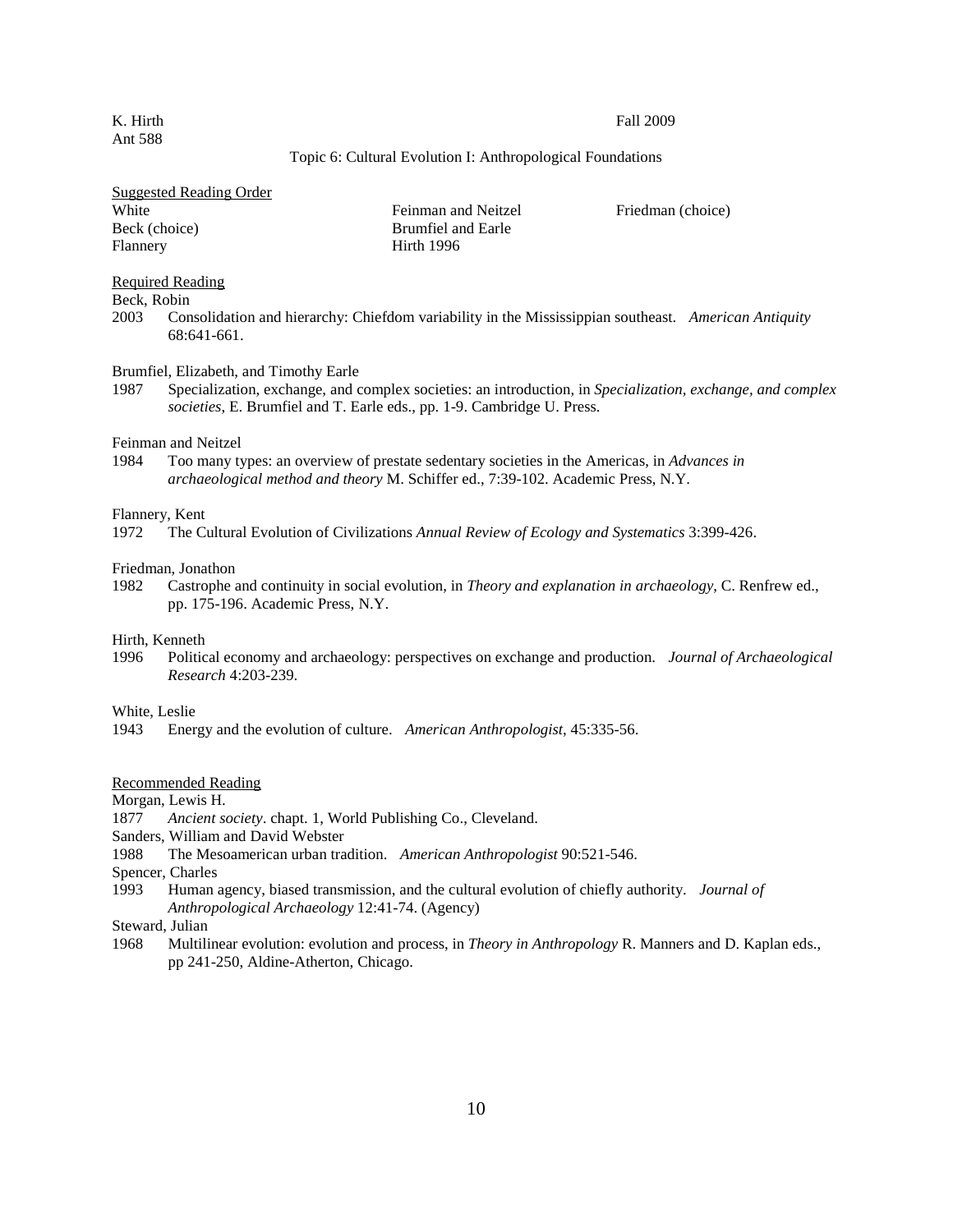### K. Hirth Fall 2009

## Topic 7: Cultural Evolution II: Sociopolitical Development

| <b>Suggested Reading Order</b> |                |
|--------------------------------|----------------|
| Dunnell                        | Flannery       |
| Boone and Smith                | Hayden 2001    |
| Weissner                       | Blanton et al. |

Required Readings

Boone, James and Eric Alden Smith

1998 Is it evolution yet? A Critique of evolutionary archaeology. *Current Anthropology* 39:S141-173.

## Blanton, Richard, Gary Feinman, Stephen Kowalewski, and Peter Peregrine

1996 A dual-processual theory for the evolution of Mesoamerican civilization. *Current Anthropology* 37: 1-4 and 47-70.

### Dunnell, Robert C.

1980 Evolutionary theory and archaeology. In *Advances in Archaeological Method and Theory*, M. Schiffer, ed. 3:35-99.

# Flannery, Kent

1999 Process and agency in early state formation. *Cambridge Archaeological Journal* 9:3-21.

## Hayden, Brian

2001 Richman, poorman, beggarman, chief: The dynamics of social inequality, In *Archaeology at the millennium: A sourcebook*, G. Feinman and D Price eds., pp. 231-272. Kluwer Academic Press, New York.

## Weissner, Polly

2002 Hunting, healing, and hxaro exchange. A long-term perspective on !Kung (Ju/'hoansi) large-game hunting. *Evolution and Human Behavior* 23:407-436.

#### Recommended Reading

Schiffer, Michael

1996 Some relationships between behavioral and evolutionary archaeology. *American Antiquity* 61:643-662. Johnson, Allen and Timothy Earle

1987 *The evolution of human societies*. pp. 1-22, Stanford University Press, Stanford.

Park, Thomas

1992 Early trends toward class stratification: chaos, common property, and flood recession agriculture. *American Anthropologist* 94:90-117.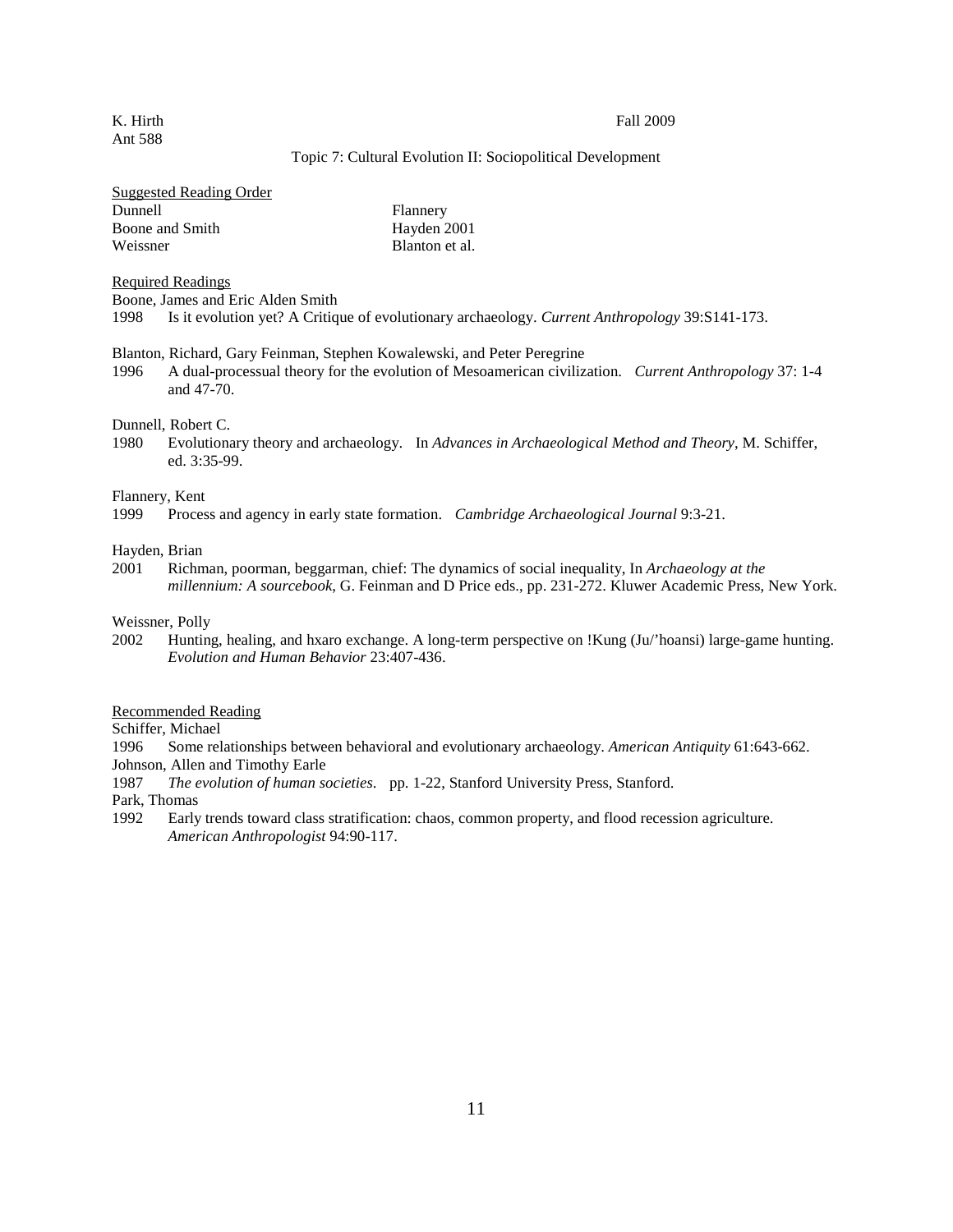K. Hirth Fall 2009

Topic 8: Cultural Ecology

## Suggested Reading Order

| O'Shea | Hayden 1990 | Bliege Bird et al. |
|--------|-------------|--------------------|
| Smith  | Ferguson    | Shorr              |

Required Reading

Bliege Bird, Rebecca, Douglas Bird, Eric Smith, Geoffrey Kushnick 2002 Risk and reciprocity in Meriam food sharing. *Evolution and human behavior* 23:297-321

## Ferguson, Brian

1992 Tribal warfare. *Scientific American* 266:108-113.

#### Hayden, Brian

1990 Nimrods, piscators, pluckers, and planters: the emergence of food production. *Journal of Anthropological Archaeology* 9:31-69.

## O'Shea, John

1989 The role of wild resources in small-scale agricultural systems: tales from the lakes and the plains, In *Bad year economics*, P. Halstead and J. O'Shea, eds., pp. 57-67. Cambridge University Press, Cambridge.

#### Shorr, Nicholas

2000 Early utilization of flood-recession soils as a response to the intensification of fishing and upland agriculture: Resource-use dynamics in a large Tikuna community. *Human Ecology* 28:73-107.

#### Smith, Bruce

## Recommended Reading

Bennett, John

1976 *The ecological transition: cultural Anthropology and human adaptation*. pp. 156-208. Pergamon Press, New York.

#### Evans, Susan

1990 The productivity of maguey terrace agriculture in Central Mexico during the Aztec period. *Latin American Antiquity* 1:117-132.

Winterhalder, Bruce and Carol Goland

1997 An evolutionary ecology perspective on diet choice, risk, and plant domestication, in *People, plants and landscapes. Studies in paleoethnobotany*, K. Gremillion ed., 123-160. U. of Alabama Press, Tuscaloosa.

<sup>2001</sup> Low-level food production. *Journal of Archaeological Research* 9:1-43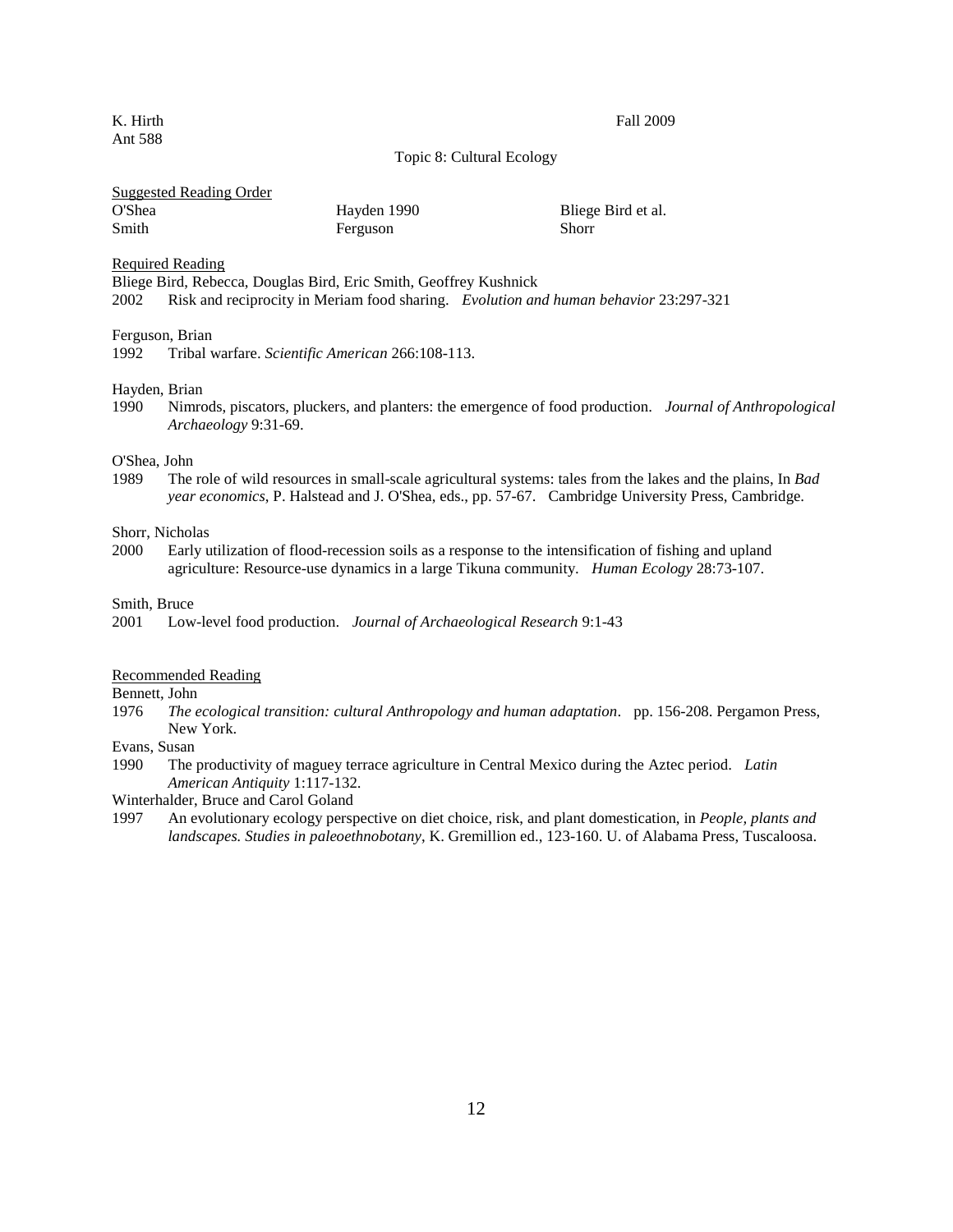### K. Hirth Fall 2009

## Topic 9: Cultural Materialism & Marxism

## Suggested Reading Order

| Harris | Smith  |
|--------|--------|
| Kohl   | Hagstr |
| Terray | Costin |

Hagstrum

## Required Reading

Costin, Cathy

2001 Craft production systems, In *Archaeology at the millennium: A sourcebook*, G. Feinman and D Price eds., pp. 273-327. Kluwer Academic Press, New York.

### Hagstrum, Melissa

2001 Household production in Chaco Canyon society. *American Antiquity* 66:47-55.

#### Harris, Marvin

1980 *Cultural materialism*. pp. 46-76, Vintage Books, N.Y.

## Kohl, Phil

1981 Materialist approaches in prehistory. *Annual Review of Anthropology* 10:89-118.

#### Smith, Michael

1987 Household possessions and wealth in agrarian states: implications for archaeology. *Journal of Anthropological Archaeology* 6:297-335.

### Terray, Emanuel

1974 Long-distance exchange and the formation of the state: the case of the Abron Kingdom of Gyaman. *Economy and society*, 3:315-345.

#### Recommended Reading

## Costin, Cathy

- 1991 Craft specialization: issues in defining, documenting, and explaining the organization of production, in *Archaeological method and theory*, M. Schiffer ed., pp 1-56. U. of Arizona Press, Tucson.
- Ferguson, James
- 1992 The cultural topography of wealth: commodity paths and the structure of property in rural Lesotho. *American Anthropologist* 94:55-73.

Janusek, John Wayne

- 1999 Craft and local power: Embedded specializtion in Tiwanaku cities. *Latin American Antiquity* 10:107-131 Kohl, Phil
- 1984 Force, history and the evolutionist paradigm, In *Marxist perspectives in archaeology*, M. Spriggs, ed., pp. 127-134. Cambridge University Press, Cambridge

## Legros, D.

1977 Chance, necessity and mode of production: a Marxist critique of cultural evolutionism. *American Anthropologist* 79:26-41.

## Wolf, Eric

1982 *Europe and the people without history*, pp. 73-100. U. of California Press, Berkeley.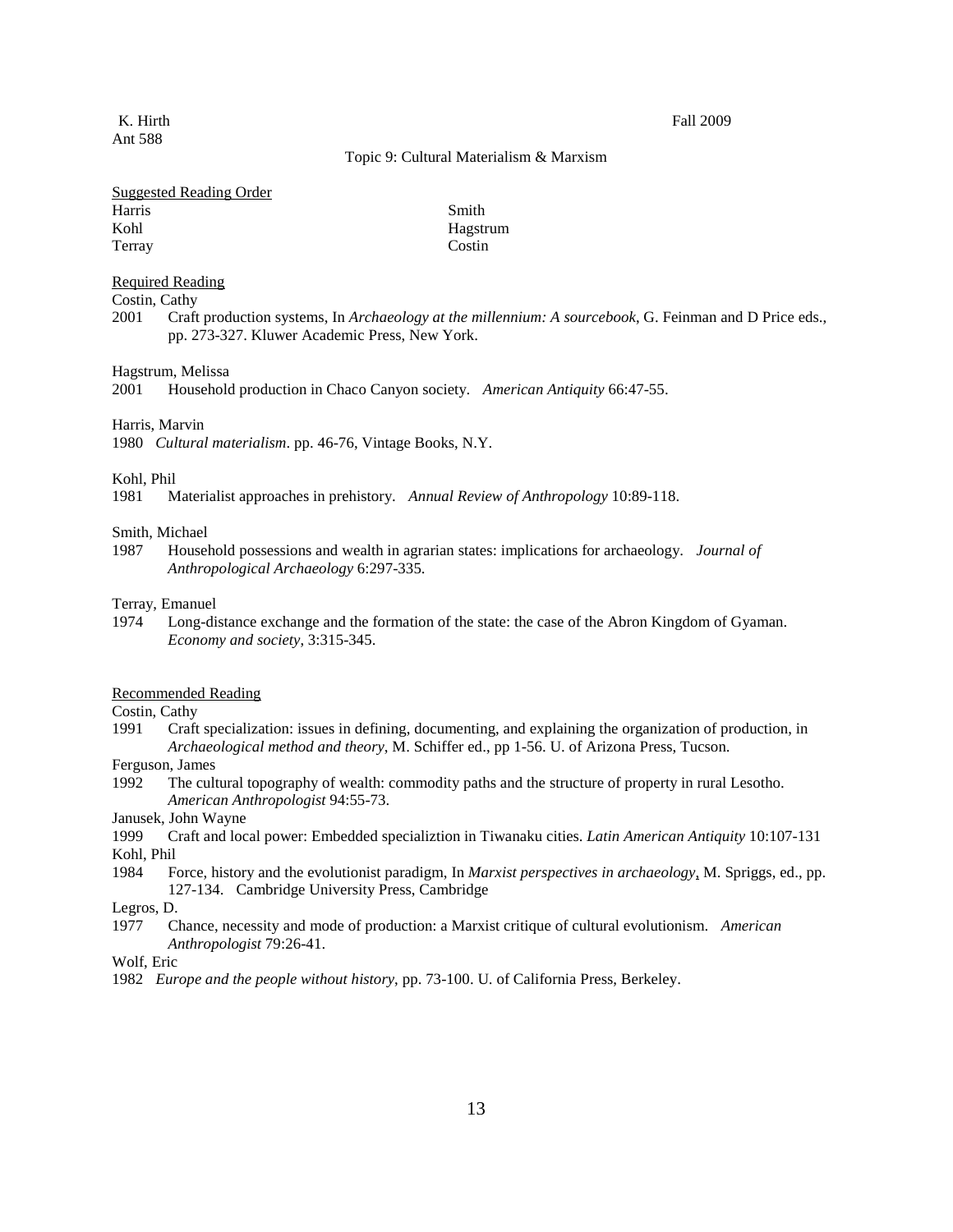### K. Hirth Fall 2009

## Topic 10: Cultural Interaction

## Suggested Reading Order

| Polanyi | Peregrine | Ona and Kusimba |
|---------|-----------|-----------------|
| Dalton  | Flannery  | Hirth           |

## Required Readings

Dalton, George

1977 Aboriginal economies in stateless societies, in *Exchange systems in prehistory*, T. Earle and J. Ericson eds., pp. 191-212. Academic Press, N.Y.

## Flannery, Kent

1968 The Olmec and the Valley of Oaxaca: a model of interregional interaction in Formative times, in *Dumbarton Oaks conference on the Olmec*. pp. 79-110. Dumbarton Oaks Research Library and Collection, Washington

# Hirth, Kenneth

The distributional approach: A new way to identify marketplace exchange in the archaeological record, *Current Anthropology* 39:451-476.

## Peregrine, Peter

1991 Political aspects of craft specialization. *World Archaeology* 23:1-11.

## Polanyi, Karl

1958 The economy as an instituted process, In *Trade and exchange in the early empires*, K. Polanyi, C. Arensberg, and H. Person eds., pp. 243-270. The Free Press, New York.

## Ona, Rahul, and Chapurukha

2008 The archaeology of trading systems, part I:towards a new trade synthesis. *Journal of Archaeological Research* 16:339-395.

#### Recommended Reading

Adams, William, D. Van Gerven and R. Levy

1978 The retreat from migrationism, *Annual Review of Anthropology*, 7:483-532.

Santley, Robert

1993 Late Formative society at Loma Torremote: a consideration of the redistribution vs. the great provider models as a basis for the emergence of complexity in the Basin of Mexico, in *Prehispanic domestic units in Western Mesoamerica*, R. Santley and K. Hirth eds., pp. 67-86. CRC Press, Boca Raton.

Schortman, Edward

1989 Interregional interaction in prehistory. *American Antiquity* 54:52-65.

Smith Kipp, Rita, and Edward Schortman

1989 The political impact of trade in chiefdoms. *American Anthropologist* 91:370-385.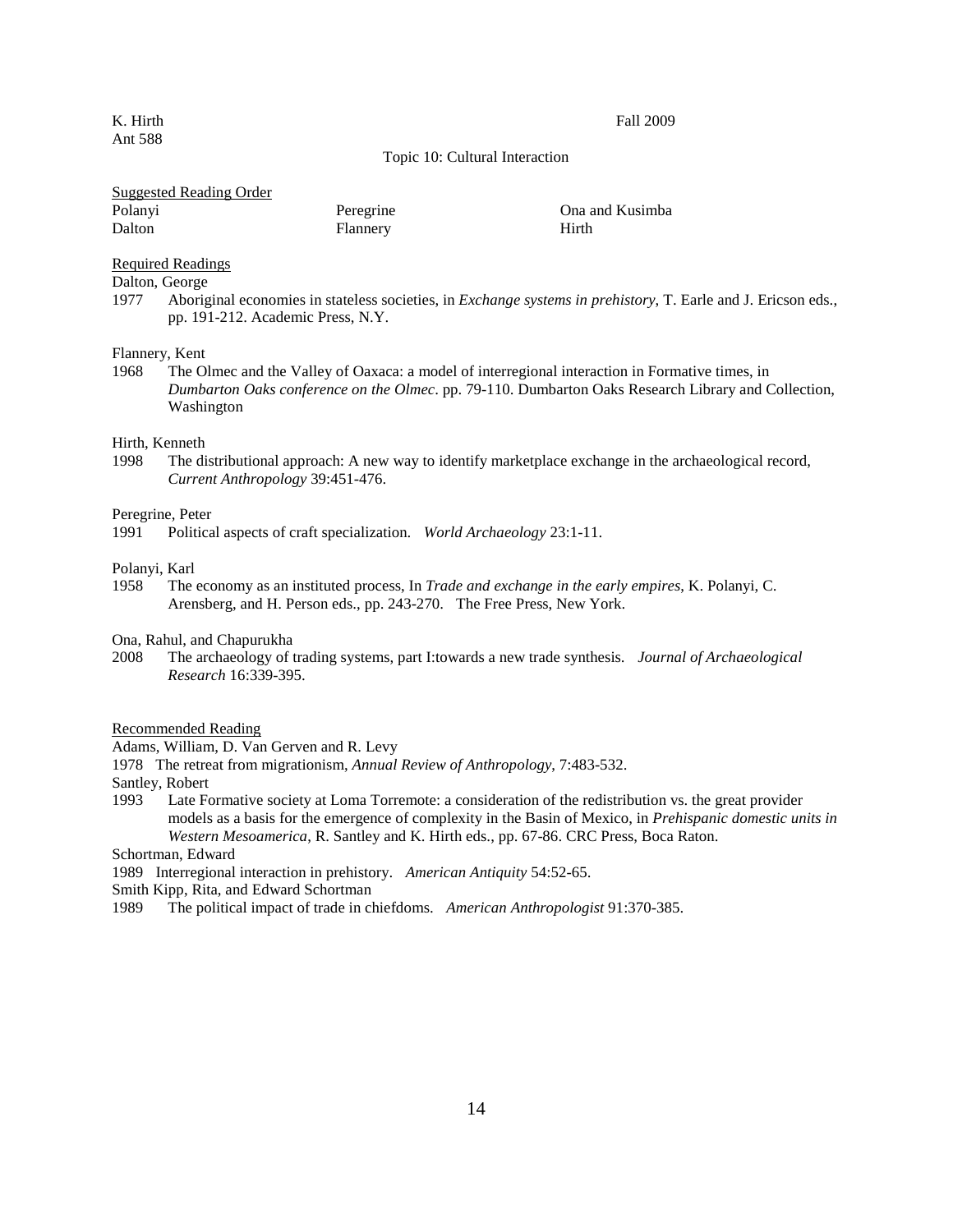K. Hirth Fall 2009

## Topic 11: Cultural Interaction and World Systems Theory

| <b>Suggested Reading Order</b> |  |
|--------------------------------|--|
|                                |  |

| Renfrew     | Kohl                       | Dreiss and Brown    |
|-------------|----------------------------|---------------------|
| Wallerstein | <b>Blanton and Feinman</b> | Schortman and Urban |

Required Reading

Blanton, Richard, and Gary Feinman

1984 The Mesoamerican world system. *American Antiquity* 86:673-682.

#### Dreiss, Meredith, and David Brown

1989 Obsidian exchange patterns in Belize, in Prehistoric Maya economies of Belize, *Research in Economic Anthropology, Sup. 4*, P. McAnany and B. Isaac eds., pp. 57-90, JAI Press

## Kohl, Philip

1987 The use and abuse of world systems theory: the case of the "pristine" West Asian state, in *Archaeological thought in America*, C.C. Lamberg-Karlovsky ed., pp. 218-240. Cambridge University Press, Cambridge.

### Renfrew, Colin

1986 Introduction: peer polity interaction and socio-political change, in *Peer polity interaction and socio-political change*, C. Renfrew and J. Cherry eds., pp. 1-18. Cambridge U. Press, Cambridge.

#### Schortman, Edward, and Patricia Urban

2004 Modeling the roles of craft production in ancient societies. *Journal of Archaeological Research* 12:185-226.

Wallerstein, Immanuel

1976 Theoretical reprise, in *The Modern World-System*. Academic Press, New York. pp. 347-357.

## Recommended Reading

Blanton, Richard<br>1983 Factors

1983 Factors underlying the origin and evolution of market systems, In *Economic Anthropology*, S. Ortiz ed., pp. 51-66. JAI Press,

## Curtin, Philip

1984 *Cross-cultural trade in world history*. Cambridge University Press, Cambridge. pp. 1-14 and 38-59.

Renfrew, Colin

- 1977 Alternative models for exchange and spatial distribution, In *Exchange systems in prehistory*, T. Earle and J. Ericson eds., pp. 71-90. Academic Press, N.Y. Santley, Robert and Rani Alexander
- 1992 The political economy of core-periphery systems, In *Resources, power, and interregional interaction*, E. Schortman and P. Urban eds., pp. 23-59. Plenum, New York.